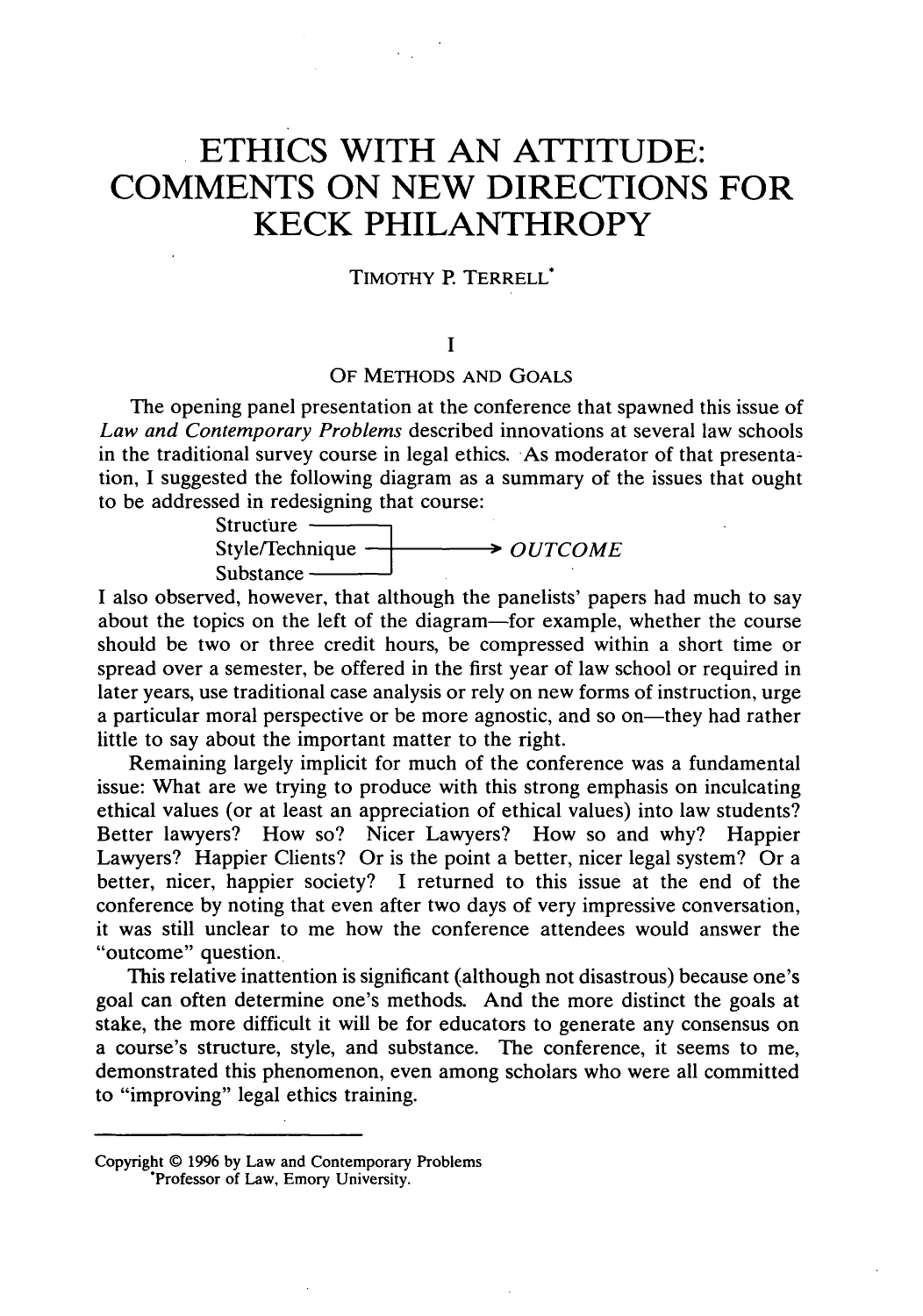# COMPETING "OLD" AND "NEW" MORAL PERSPECTIVES

The W.M. Keck Foundation has funded a wide range of different kinds of instructional efforts that reflect—but also disguise—a subtle underlying competition between two alternative visions of what this enhanced teaching is supposed to achieve. One has its roots in the past, the basic message of which is that the legal profession once had a sense of ethics to which current practitioners and students should return and perhaps improve. The other has its foundation in the present, and its basic message is that ethics training is part of a modern effort to create something new within the practice of law that will help revitalize and justify it. These differing perspectives in turn produce two very different teaching approaches. The first, in an effort to understand legal ethics, elevates the importance of the history and current context of law practice; the latter demotes these elements and instead emphasizes contemporary moral and political philosophy. Most conference participants seemed to be committed to the latter vision and teaching approach, but without much thought concerning implications for the relationship between law schools and law practice.

Despite this important underlying difference between types of ethics courses, all the programs described at the conference nevertheless share an equally important characteristic: They are motivated by an intuition that typical law school ethics training, which is usually mired myopically in rules of acceptable behavior, is insufficient to produce either the *improved old thing* or the *refreshing new thing.* Everyone seems to concede that the rules of legal ethics are necessarily incomplete in their guidance and inspiration. What everyone is seeking to produce, then, is a vague condition of mind within which these ethics rules should be learned, interpreted, and applied. I call this particular propensity "ethics with an attitude"; practicing lawyers generally refer to something like it as "professionalism."<sup>1</sup> Yet, whatever it might be labeled, it is considered the factor capable of resuscitating the morality of lawyering.

**If** this is true, then the directions of Keck Foundation philanthropy regarding legal ethics should change. But not because the Foundation's previous efforts have been misguided. The problem the Foundation now confronts is a function of its success: There seems little more it can do in the law school arena that would not simply repeat or overlap unnecessarily with efforts it has already launched. For example, the Foundation has already helped law schools create ample videotape-based training programs and other innovative teaching materials to enrich ethics courses generally. These materials now need to be

**<sup>1.</sup>** Professionalism is not synonymous with this attitude, however, because "professionalism" is usually understood by lawyers either very superficially or more narrowly than the outcome the conference participants have in mind. A host of recent articles demonstrate this point in various ways, and many have been assembled into a book by the organizer of this conference, Professor Thomas Metzloff of Duke University School of Law. See THOMAS B. METZLOFF, PROFESSIONAL RESPONSIBILI-TY **ANTHOLOGY** (1994).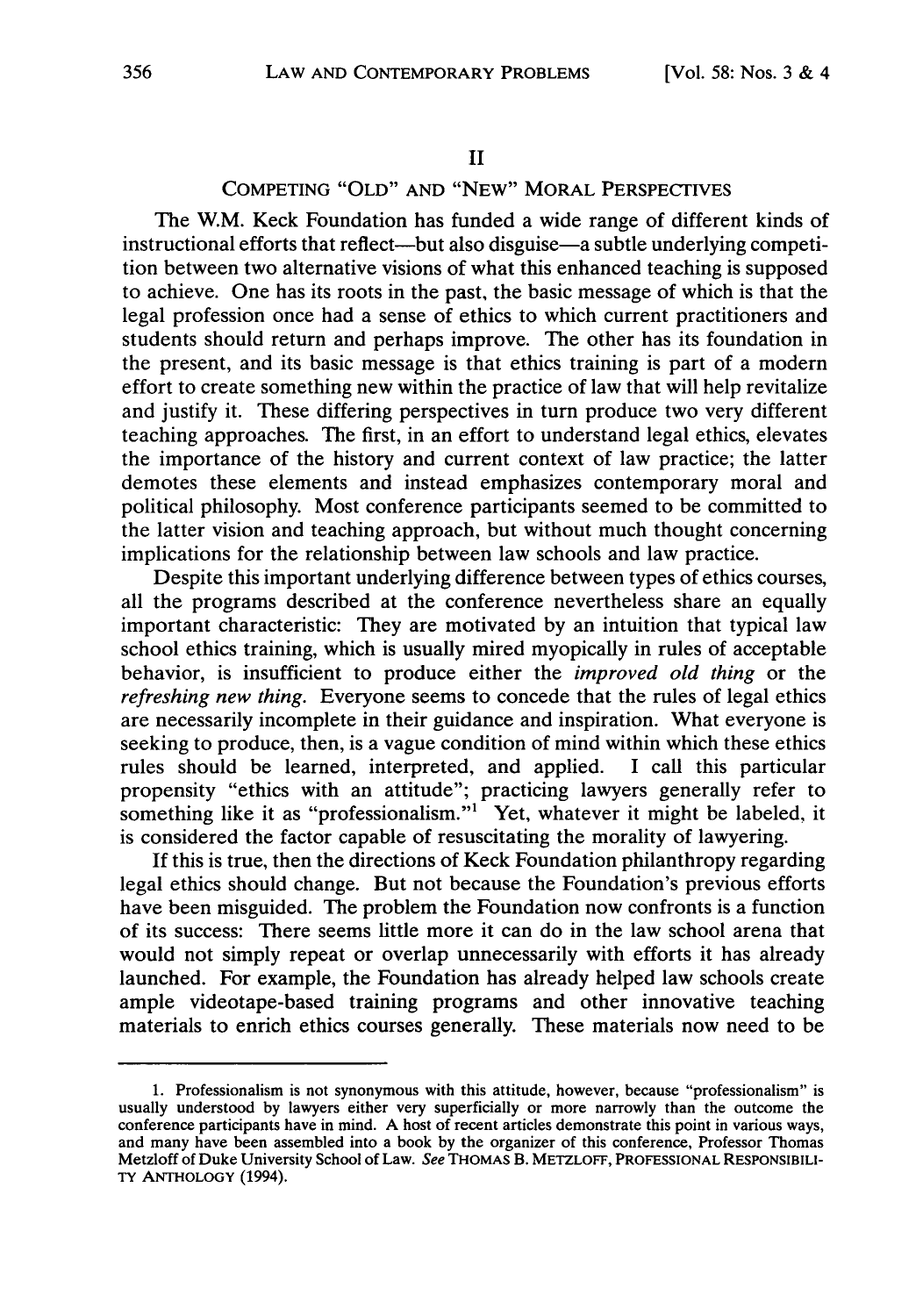distributed more widely rather than increased in amount or sophistication, a task that can and should be handled by others. The Foundation should instead turn its attention to a different set of challenges and opportunities involving legal ethics and the future of the legal profession.

# III

# LAW PRACTICE VERSUS LAW **SCHOOLS**

The educational emphasis for the Keck Foundation should shift to the busy practitioner. In these circumstances, the topic of professional responsibility is no longer theoretical and about other people; it is tangible, immediate, and personal. Here, attitude-at least as much as rules-determines the real nature of legal ethics. Here, then, the legal profession will ultimately succeed or fail in regaining and maintaining some semblance of social respectability.

Yet here, unfortunately, is also where law schools have their least interest. For reasons too numerous and complex to sort out in this brief comment, a significant and troubling division has developed between law schools and law practice, fueled by mutual attitudes of disdain, with each side attending to separate agendas that few have any interest in integrating. This division needs to be reduced in general, but particularly regarding the basic moral expectations of and within the profession. On this point, the Keck Foundation has already been helpful. For example, it financially assisted law schools in developing the videotape training materials mentioned above, which have become as popular with practicing lawyers at continuing legal education ("CLE") programs as with law students in their ethics courses. But many more steps of this kind are needed, with a specific eye to developing programs aimed principally at practitioners, and secondarily at students. Some efforts of this sort have already begun to emerge within various bar organizations.

Yet this modest, fledgling development among practicing lawyers itself raises some interesting questions for the Keck Foundation and other eleemosynary institutions. Even if everyone agreed that a fruitful place for ethics instruction would be CLE programs, a separate issue is whether philanthropic organizations ought to be involved in the Bar's effort to resurrect its reputation. One could reasonably argue, after all, that if ethics training is important to practicing lawyers, then they will, or ought to, use their own considerable resources to create it. Although to some extent they have, the real problem here is the same one that causes charitable foundations to become heavily involved in funding basic scientific research and educational institutions generally: These activities need philanthropic support because they have little immediate market appeal that would cause ordinary economic forces to fund them adequately. Foundations, then, help cure a kind of basic market failure-a strong tendency for investors to shy away from projects with very long-term, speculative pay-offs, particularly pay-offs that cannot be captured by the investors themselves. CLE training generally, and legal ethics training in particular, is in this circumstance. It needs the support of organizations with long-range, socially conscious perspectives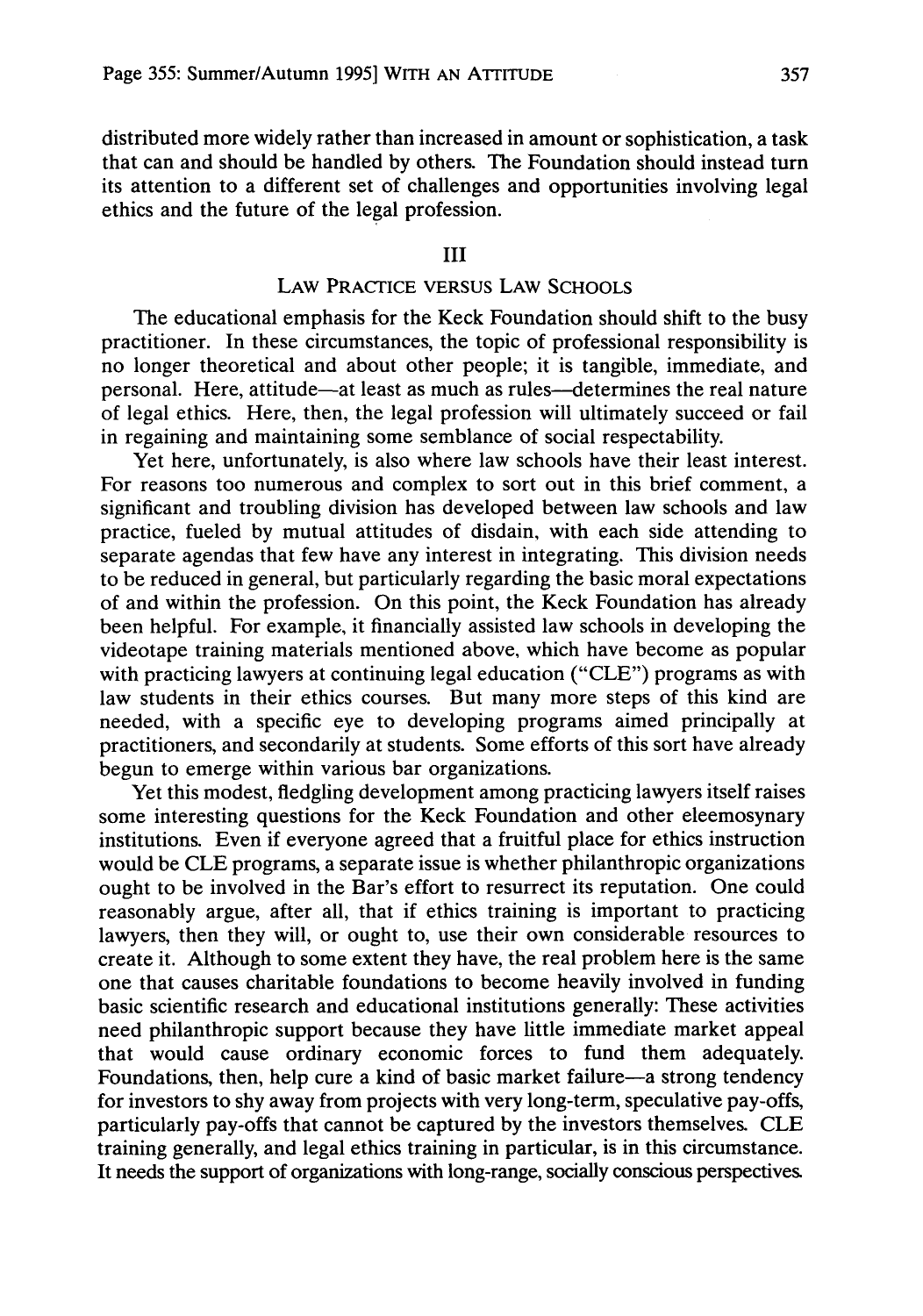Although a change in the Keck Foundation's focus from law students to law practitioners would be both uniquely useful to the profession and fully justified, accomplishing this move raises another set of problems more practical than orientational. The Foundation could, for example, simply solicit program proposals from various bar associations or other lawyer organizations with special interests in ethics.<sup>2</sup> But this would force the Foundation, rather uncomfortably, I think, to consider a host of proposals from non-traditional and less easily monitored sources. Instead, another route would be more manageable for the Foundation and more beneficial for the legal profession.

#### IV

# TOWARD JOINT PROJECTS

The administrative challenge to the Foundation is to address two problems simultaneously, and to do so without significantly changing the way it currently conducts its philanthropic business through grants to traditional educational institutions. The two problems are those on which I have focused here. The first is one that the Foundation already appreciates and, not surprisingly, captured most of the attention at the conference: the perception that the practice of law is losing its moral integrity and social stature. The second, less obvious problem is the one I believe diminishes the practical impact of the Foundation's law school-based projects: the unhealthy, and sometimes antagonistic separation between law school and law practice. **If** practitioners continue to lack interest in academic efforts, innovative ethics instruction in law schools will not have the kind of lasting value the Foundation might expect.

A possible solution might adopt the following pattern. For the Foundation to accomplish several objectives simultaneously—to continue its appropriate emphasis on the moral foundations of law practice, to enhance the potential impact of programs it has already funded, and to continue to rely upon educational institutions as the principal source and locus of new projects-it should require the next generation of law-related grant proposals to be from law schools willing to establish a joint effort between themselves and bar organizations or some other kind of practice group. To that end, the Foundation should announce that its requirements will not be satisfied by any law school program that focuses primarily, or even initially, on law students, including programs that involve a few noted practicing lawyers and programs that the school ultimately intends to "sell" to practicing lawyers or bar groups for use in CLE contexts.

<sup>2.</sup> Georgia has produced one good example. A decade ago, the Chief Justice of the Georgia Supreme Court created "The Chief Justice's Commission on Professionalism," which is independent of the State Bar of Georgia, and charged it with the singular responsibility of fostering CLE training in professionalism (that is, some version of ethics with an attitude), including the creation of new and innovative teaching materials. The Commission is funded by special CLE fees paid by members of the State Bar for their annual professionalism training. The Commission's board of directors is composed principally of practicing lawyers and a few judges, but also includes representatives from each of Georgia's law schools.